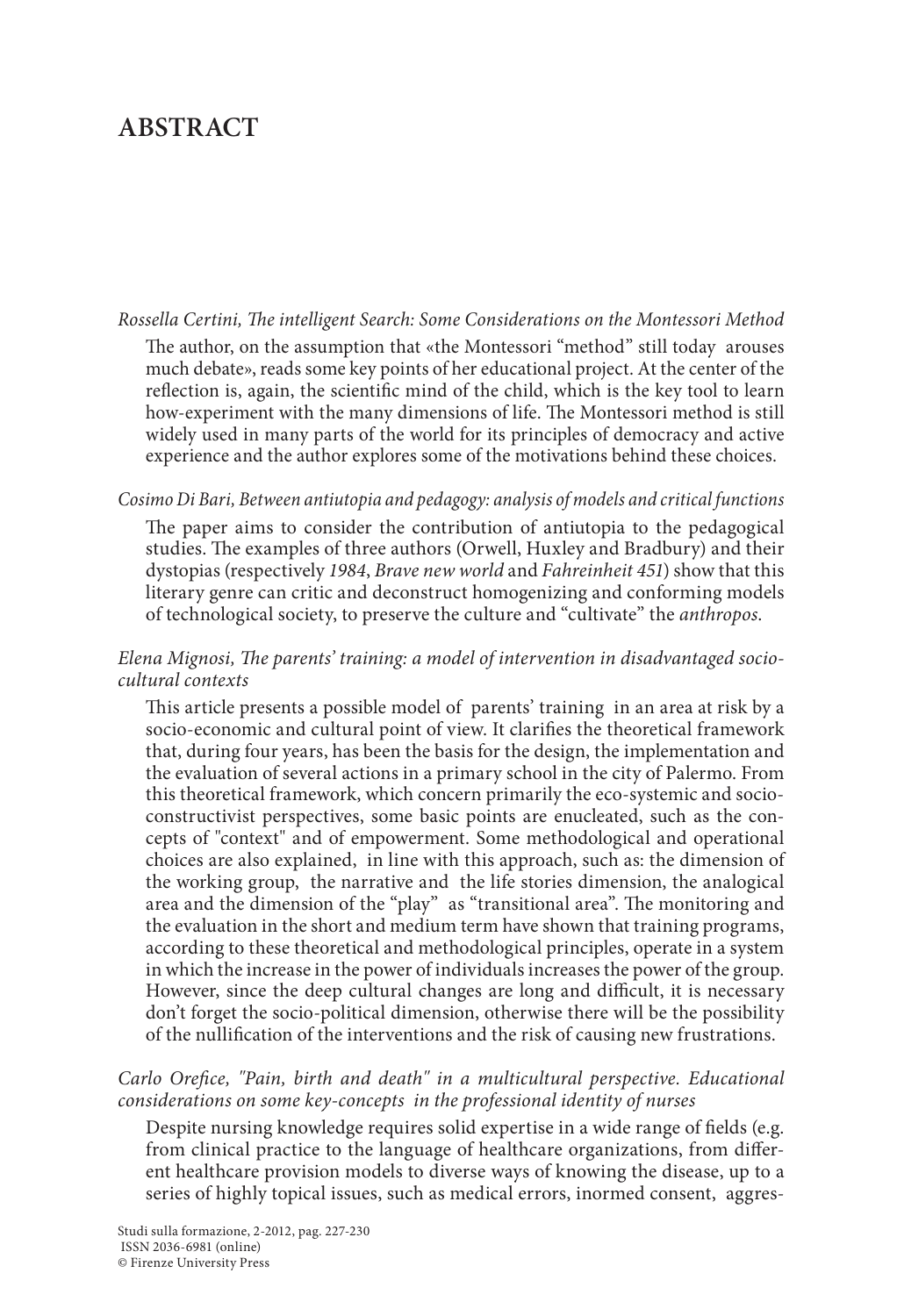sive treatment, etc.), in this essay the author reflects, starting from his own experience of university teacher and researcher in nursing, on three key-concepts (pain, birth, death) on which and through nurses have structured, not without contradictions, their professional identity.

*Viviana Segreto, The educational experience as an opportunity for school's organizational learning*

It is possible to identify an original *pedagogical turn* starting from classical world, when the theoretical thinking and the organization of a shared public space involve in the constitution of pedagogical science, which must found an educational model useful in the new theoretical and political context. The *turning point* is located in the devaluation of religious-mythical education, thinking image as false, and in the founding of the paradigm of identity, based on word as true.

# *Brunella Serpe, Giuseppina Le Maire: civic passion, social activism, educational engagement*

Giuseppina Le Maire's life and humanitarian, social and educational action have gone through maybe the most intense decades of italian history, from the proclamation of Italian unity to the forties of the twentieth century. Her commitment has made indelible tracks in many of the communities she reached; and of that commitment here is meant to give a first reconstruction.

# *Giovambattista Trebisacce, From critical rationalism to pedagogical problematicism. Considerations and research ideas*

The origins of critical problematicism are in the Antonio Banfi's thought, who uses Neokantianism, Phenomenology, Maxism with an advanced device. By Giovanni Maria Bertin the problematicism applies to pedagogy, developing by its pupils in Bologna and offering an actual model of philosophy of education.

# *Laura Vanni, The "paggeria": a school at the prince's court*

The text analyzes the organization of the "paggeria": the school, in the modern age, welcomed the children of noble families, in the court, with the aim to teach good manners, in the service of the Lord and to the rules of cortigiania. In an appendix to the text shows the handwritten document, signed by Cosimo III de' Medici, in 1670, alleging' "Istruzione e Capitoli da osservarsi nell'educazione dei Signori Paggi rossi", kept in the National Library of Florence.

# *Michele Zedda, Notes on Leopardi's "antipedagogy".*

Leopardi's pedagogy includes a theoretic line of scepticism and pessimism, against official pedagogical points of view. Education produces a wicked man; childhood (the happiest age of life) uses up in exhaustion of the study. Leopardi is in opposition to reason, but he exalts nature, energy and passions. Educational relationship is uncertain because teacher envies young student and bears him a kind of grudge.

#### *Michele Zedda, Leopardi educator of Italians: youth and civil conscience. Notes*

Leopardi contributes effectually in education of young Italians, exhorting them to be proud of the past and rebel against foreign yoke. The Author hopes for an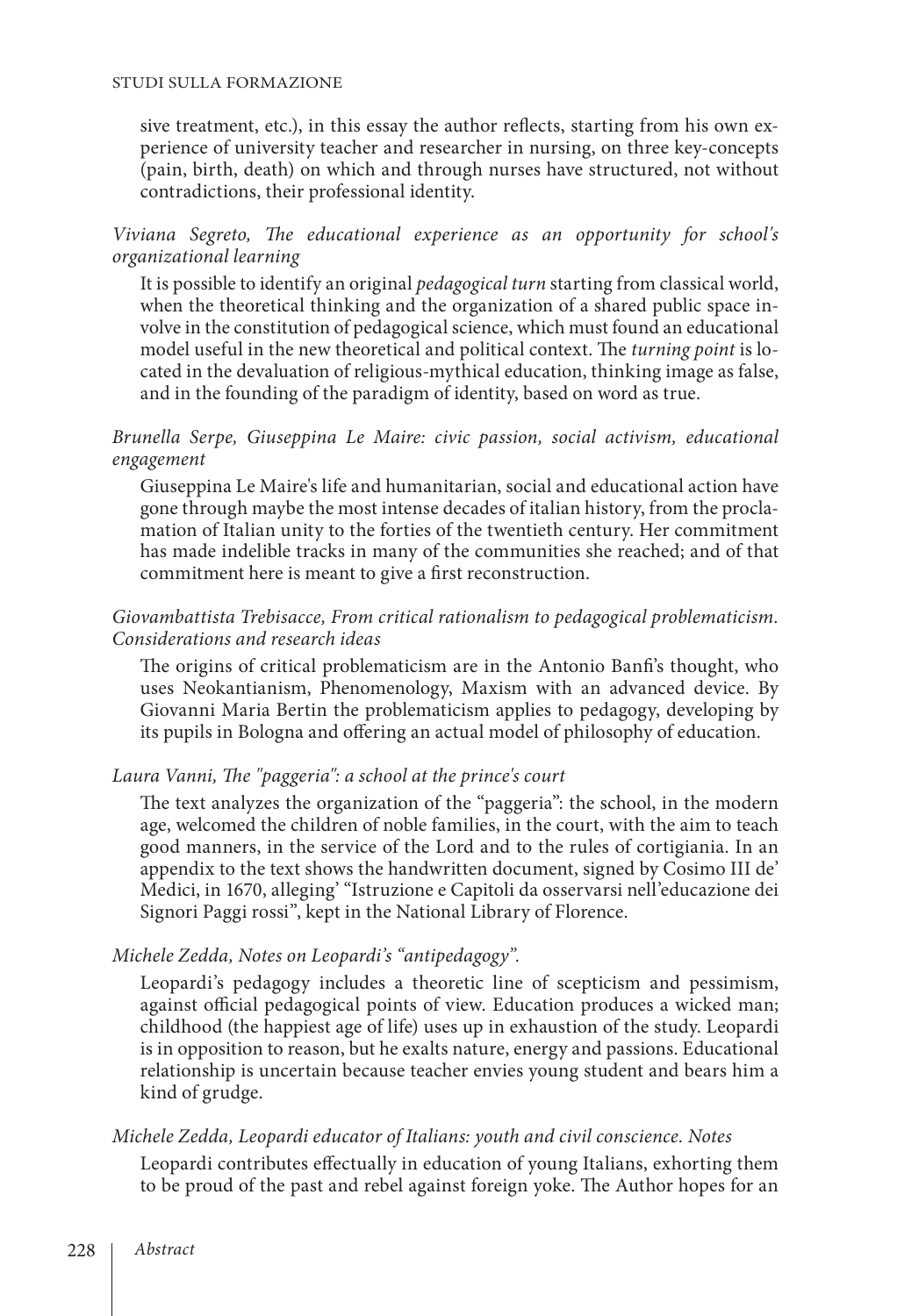authentic civil and national education. In 1824 he writes a Discorso on Italian people faults; this work is a catalogue of weak points on which it's necessary to operate with education.

*Franco Cambi, The general pedagogy today: the internal tensions*

The text, very brief, notes the actuality of general pedagogy and its physiognomy of a complex and traverse knowledge, critical with the different ambits of educative knowledge.

*Franco Cambi, Children's literature: for a complex reading of its textuality (and of the critic)* Children's literature has two main functions: the narrative and the educational. Both are central to the child's mind and both have to be evident in the text, caught in its complex structure. And the critic has to make interpreter of this structure.

*Emanuela Caione, Skills, Cultural Areas and Matters. Some notes about the planning of didactics in Monteroni d'Arbia*

The development of a literacy about Skills Approach in education involves a general re-thinking of education, in relation to epochal challenges, to a more active and participatory citizenship and to a knowledge linked to people's existential needs and professional too. This work is to assume that skill/competence as a model in education is possible, and it becomes even desirable. Skills become an instrument for the effective exercise of citizenship rights and contribute to enhance the student's ability to make informed and independent choices in many contexts. This paper has three goals: placing the meaning of skill/competence in education, favoring the interpretation of international and local law about lifelong learning, promoting an integration among skills, knowledge and school matters. A training experience aimed to Italian teachers further demonstrates how organize, promote and practice these integrations: so the school is not passive of new social inquiry but is an active lead of cultural change associated with 'skills'.

#### *Maura Di Giacinto, About the history of the relationship between supply and cultural diversity*

In the human experience the main values in the supply system are results of strong cultural, economic, social and environmental conditioning and of cultural processes; the act of feeding represents clearly a behavior – language and the single food are the words.

What does it means then, in the third millennium, to support the belief that food is synonym of culture? Does is it still make sense to talk about a one supply culture in a always more complex and differentiated background for style of consume and multiethnic composition?

*Angela Giustino Vitolo, Interculturality, when? Short notes for a intercultural metodology*

Interculture is a task and a challenge of our time. A task of hybridization of cultures. A challenge to autonomy of culture, to build a more plural and more open community. This task and this challenge require, in the educative relationship, a more explicitly "Socratic" process.